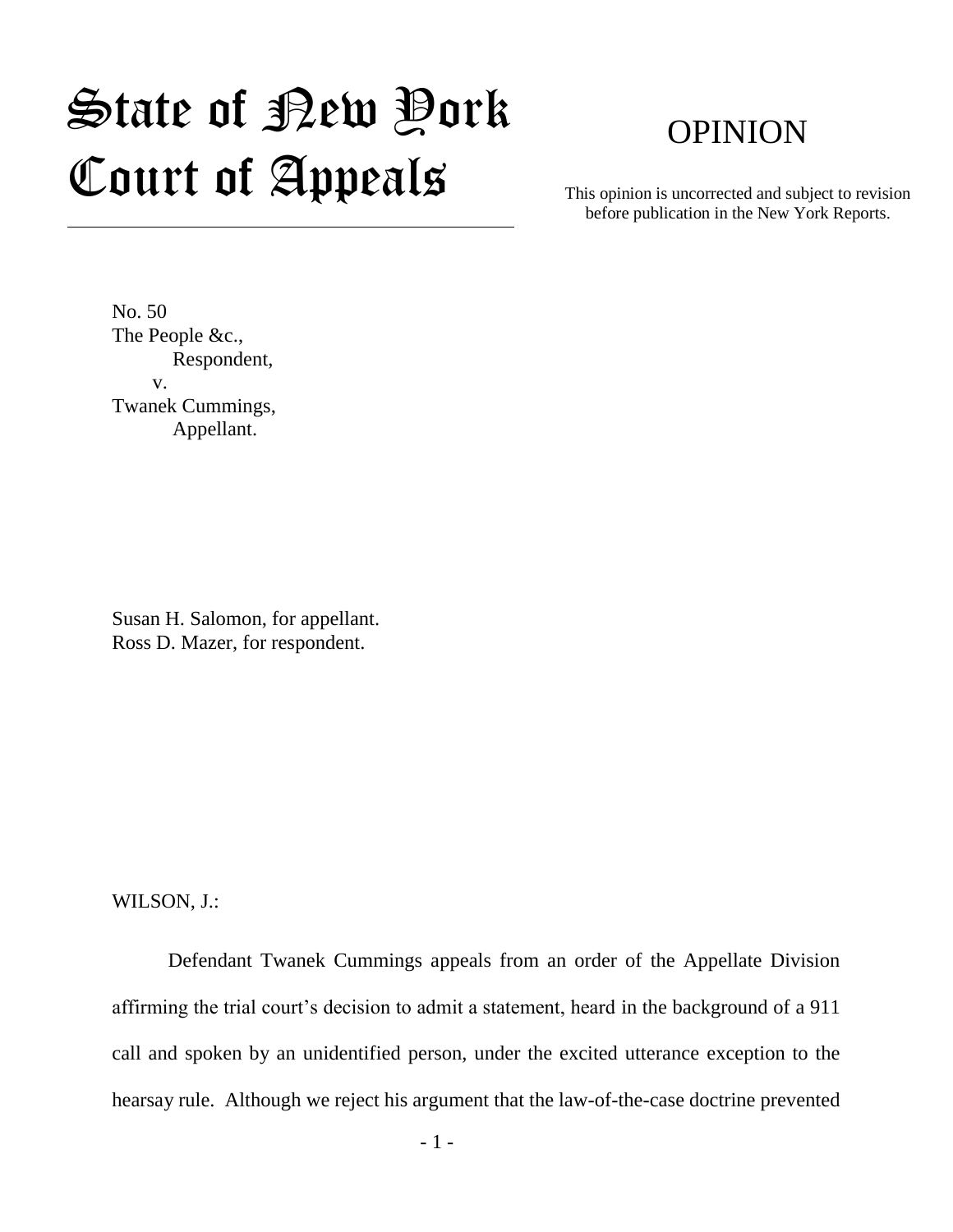the substitute Supreme Court Justice from revisiting the prior Justice's decision to exclude the statement, admission of the statement was error because the record contains no evidence from which a trier of fact could reasonably infer that the statement was based on the personal observation of the declarant. On the record here, we cannot conclude the error was harmless. Accordingly, we reverse the order of the Appellate Division and order a new trial.

On March 19, 2012, at about 2:28 PM, three men – Messrs. Relaford, Phillips and Allen – were on the corner of 129th St. and St. Nicholas Terrace. A silver minivan drove past and double parked. The passenger exited, walked past the group, then turned around and pointed a gun at Mr. Relaford. The gunman shot Mr. Relaford in the hand and leg, Mr. Phillips in the leg, and Mr. Allen in the buttocks. The gunman briskly reentered the minivan, which sped off.

The exact timing is disputed, but somewhere between 2:29 PM and 2:32 PM, Mr. Phillips called 911. About 20 seconds into the call, someone in the background can be faintly heard saying, "Yo, it was Twanek, man! It was Twanek, man!" A woman in the assembled crowd provided the police with a partial license plate number for the minivan. An officer spotted and stopped a minivan matching the description and partial license plate a short distance from the crime scene, at which point both the driver and passenger exited the vehicle. The officer stayed with and arrested the driver, but the passenger – the suspected gunman – slipped away.

Mr. Cummings' fingerprint was subsequently found on the passenger door of the minivan, and cell site data is consistent with his presence in the area at the time of the

 $-2 -$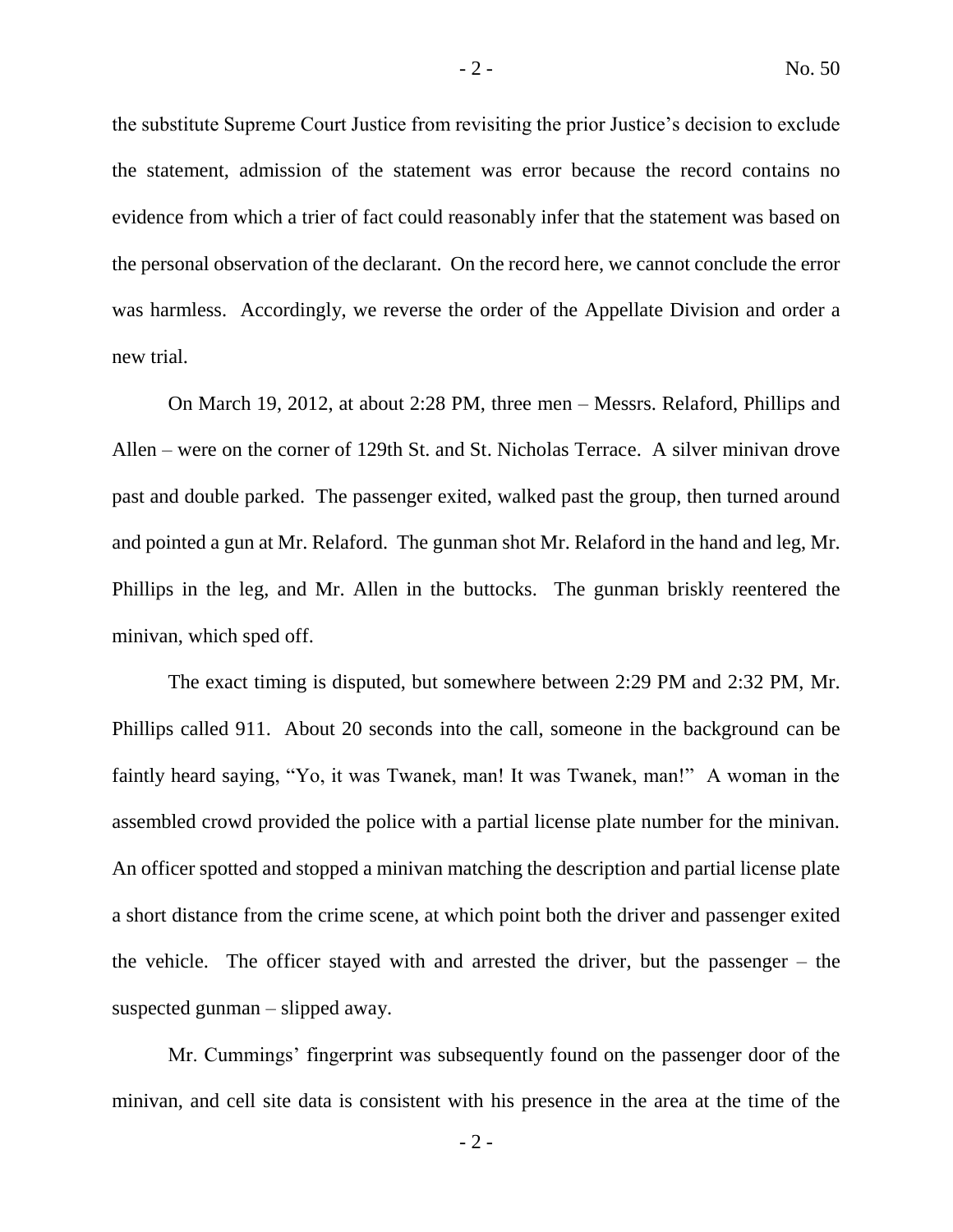shooting. The People assert that Mr. Cummings left the state soon after the shooting, returning a few days later. No weapon was recovered, and the shooting victims failed to identify Mr. Cummings in a lineup. Surveillance video shows someone running away from the scene and entering the minivan immediately after the shooting, and several people hurrying towards the scene moments later. The surveillance video does not show the scene of the shooting. Neither the shooter nor the person saying, "It was Twanek, man," can be identified from the video.

During Mr. Cummings' first trial, the People sought to admit the unidentified person's statement on the 911 call under the excited utterance exception to the hearsay rule. The court denied the application. The jury deadlocked, and the court declared a mistrial. The matter was to be retried before a different Supreme Court Justice in October 2013. That Justice also denied the People's application to admit the statement. She took ill after all but the alternate jurors were selected, and was replaced by another Supreme Court Justice. The People renewed their application to admit the statement, and the court allowed admission of the statement as an excited utterance. Mr. Cummings was tried and convicted of one count of assault in the first degree, two counts of attempted assault in the first degree, criminal possession of a weapon in the second degree, and assault in the second degree. He was acquitted of three counts of attempted murder.

On appeal, Mr. Cummings argued that the law-of-the-case doctrine barred the substitute Supreme Court Justice presiding over his second trial from reconsidering the prior Justice's decision to exclude the unidentified speaker's statement recorded in the background of the 911 call. He also argued that the ruling was incorrect, because there

- 3 -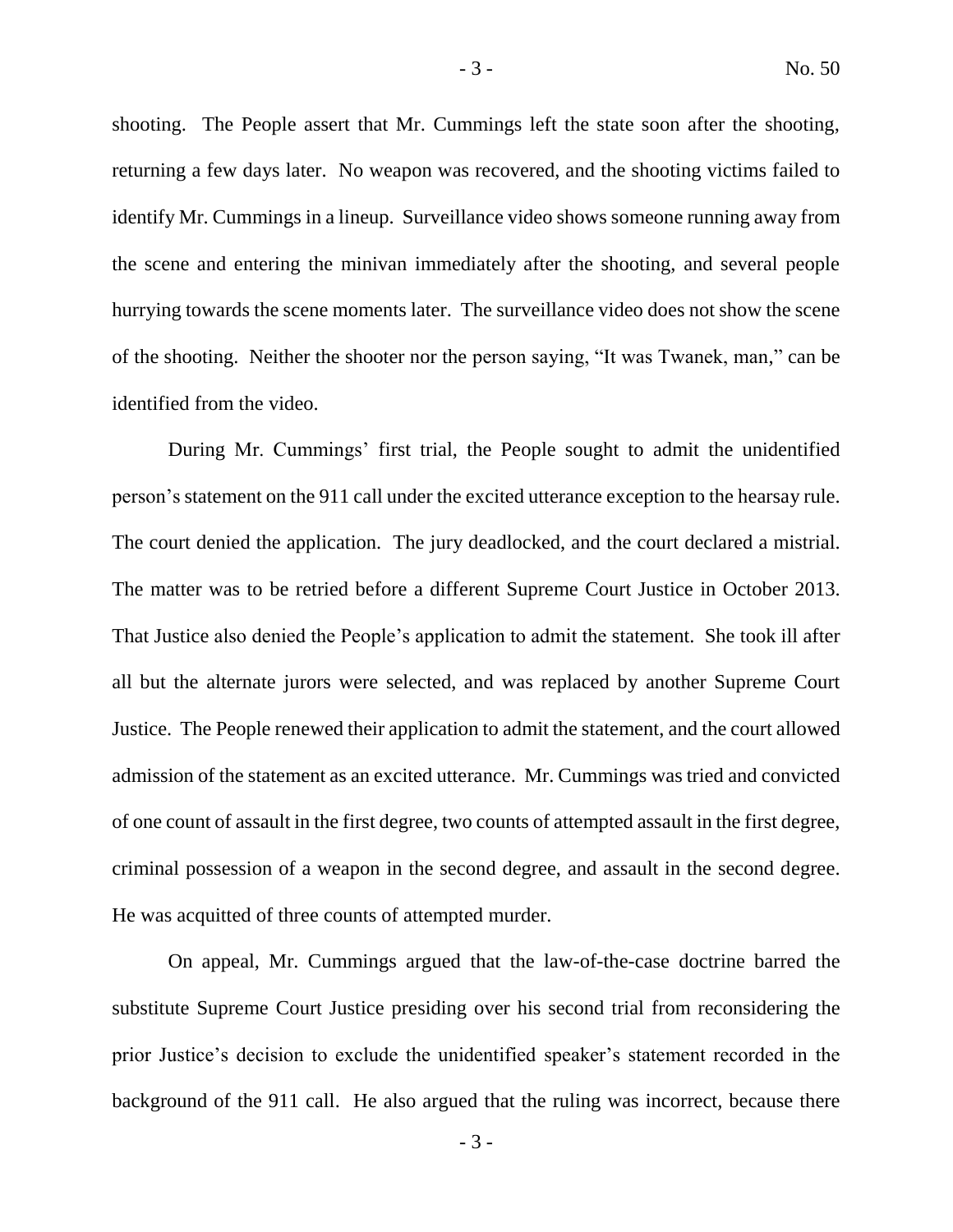was no evidence from which to infer that the unidentified speaker personally observed the shooting. The Appellate Division rejected both arguments, and summarily stated that even if the admission of the statement was erroneous, it was harmless (145 AD3d 490, 494-495 [1st Dept 2016]). A Judge of this Court granted Mr. Cummings leave to appeal.

## I. Law of the Case

Law of the case is "a judicially crafted policy that 'expresses the practice of courts generally to refuse to reopen what has been decided, [and is] not a limit to their power'. As such, law of the case is necessarily 'amorphous' in that it 'directs a court's discretion,' but does not restrict its authority" (People v Evans, 94 NY2d 499, 503 [2000] [internal citations omitted]). Law of the case does not apply to every judge or every ruling. Our cases applying law of the case have generally involved courts of *coordinate jurisdiction* (see id.; Dondi v Jones, 40 NY2d 8, 15 [1976]). Further, absent prejudice to the defendant, a judge may revisit his or her own evidentiary rulings during trial (see United States v Wade, 512 F Appx 11, 14 n.1 [2d Cir 2013] ["pre-trial evidentiary rulings may be revisited were no prejudice accrues to the party that had previously thought it had secured a favorable ruling from the [] court"]; cf. Aridas v Caserta, 41 NY2d 1059, 1061 [1977]). On retrial, evidentiary rulings may be reconsidered, but orders determining the result of a suppression hearing generally cannot (see Evans at 504-505; People v Malizia, 62 NY2d 755, 758 [1984]; People v Nieves, 67 NY2d 125, 136 [1986]).

The decision to admit hearsay as an excited utterance is an evidentiary decision, "left to the sound judgment of the trial court" (People v Hernandez, 28 NY3d 1056, 1057 [2016]), and thus may be reconsidered on retrial (see Nieves at 136-137 [noting that a

- 4 -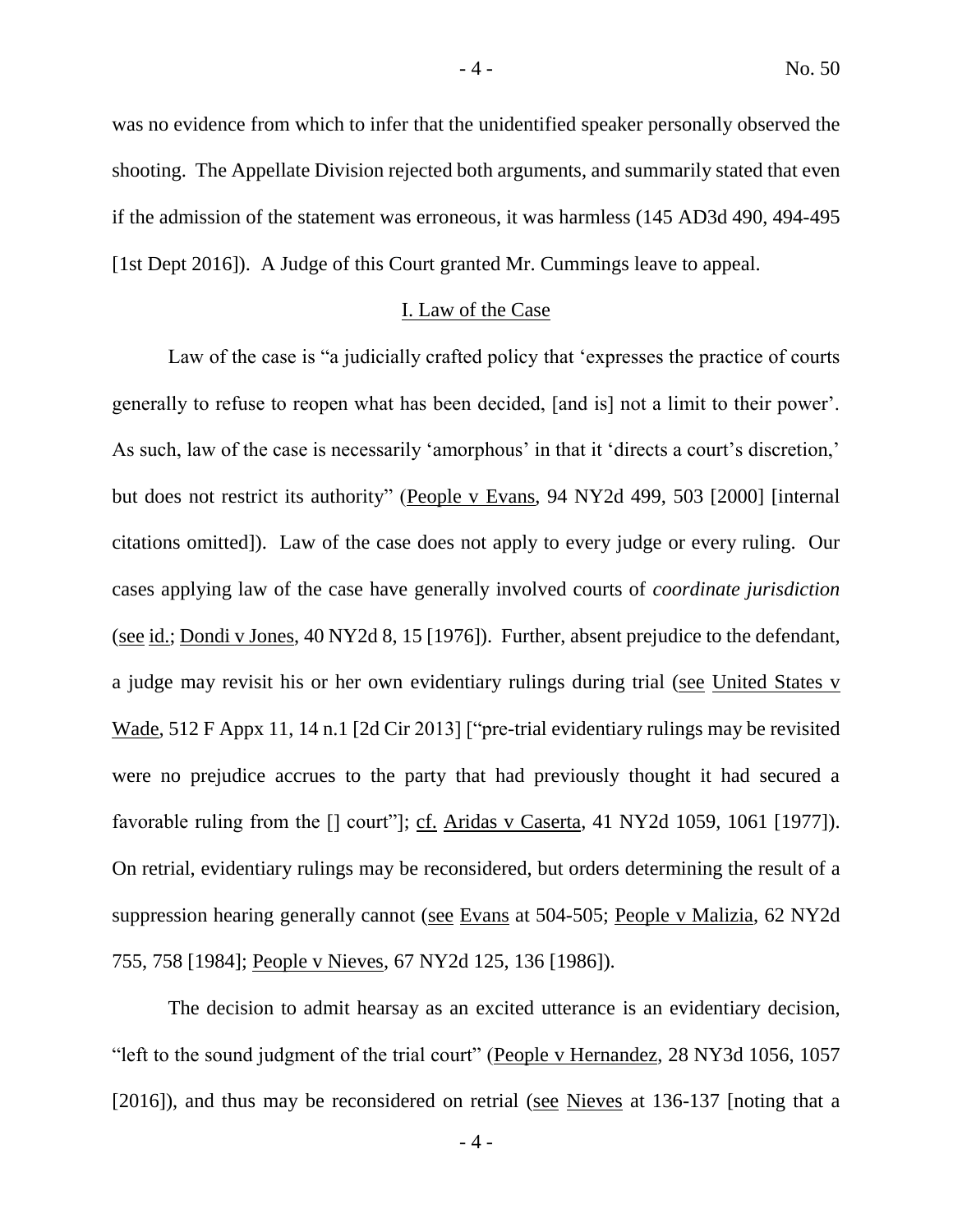ruling on admissibility of evidence as excited utterance would not be binding in a subsequent trial]). There is no reason to apply a different rule to a successor judge within the same trial and we, therefore, have no basis to adopt a per se rule prohibiting a substitute judge from exercising independent discretion concerning an evidentiary trial ruling. To be sure, "the law of the case doctrine is designed to eliminate the inefficiency and disorder that would follow if courts of coordinate jurisdiction were free to overrule one another in an ongoing case" (Evans, 94 NY2d at 504). This, however, weighs against Mr. Cummings' argument that a substitute justice's discretionary reconsideration of a prior evidentiary ruling necessitates per se reversal (cf. Wright v Cayan, 817 F2d 999, 1002 [2d Cir 1987] ["it would be self-defeating to reverse a correct ruling by the second judge solely because of a departure from the law of the case"]). Accordingly, the substitute Justice was not bound by law of the case and acted within his discretion to revisit the evidentiary ruling (see Evans, 94 NY2d at 506).

Notably, Mr. Cummings does not contend that he lacked sufficient notice of, or had taken irremediable steps in reliance on, the ruling allowing the admission of the statement from the 911 call (see United States v Birney, 686 F2d 102, 107 [2d Cir 1982]). Where, as here, the evidentiary ruling was reversed before the jury was empaneled, absent a showing of prejudice resulting from, for example, a mid-trial reversal of an evidentiary ruling that impedes the defense strategy, we cannot say that an abuse of discretion occurred.

## II. Admissibility

A "spontaneous declaration or excited utterance – made contemporaneously or immediately after a startling event – which asserts the circumstances of that occasion as

- 5 -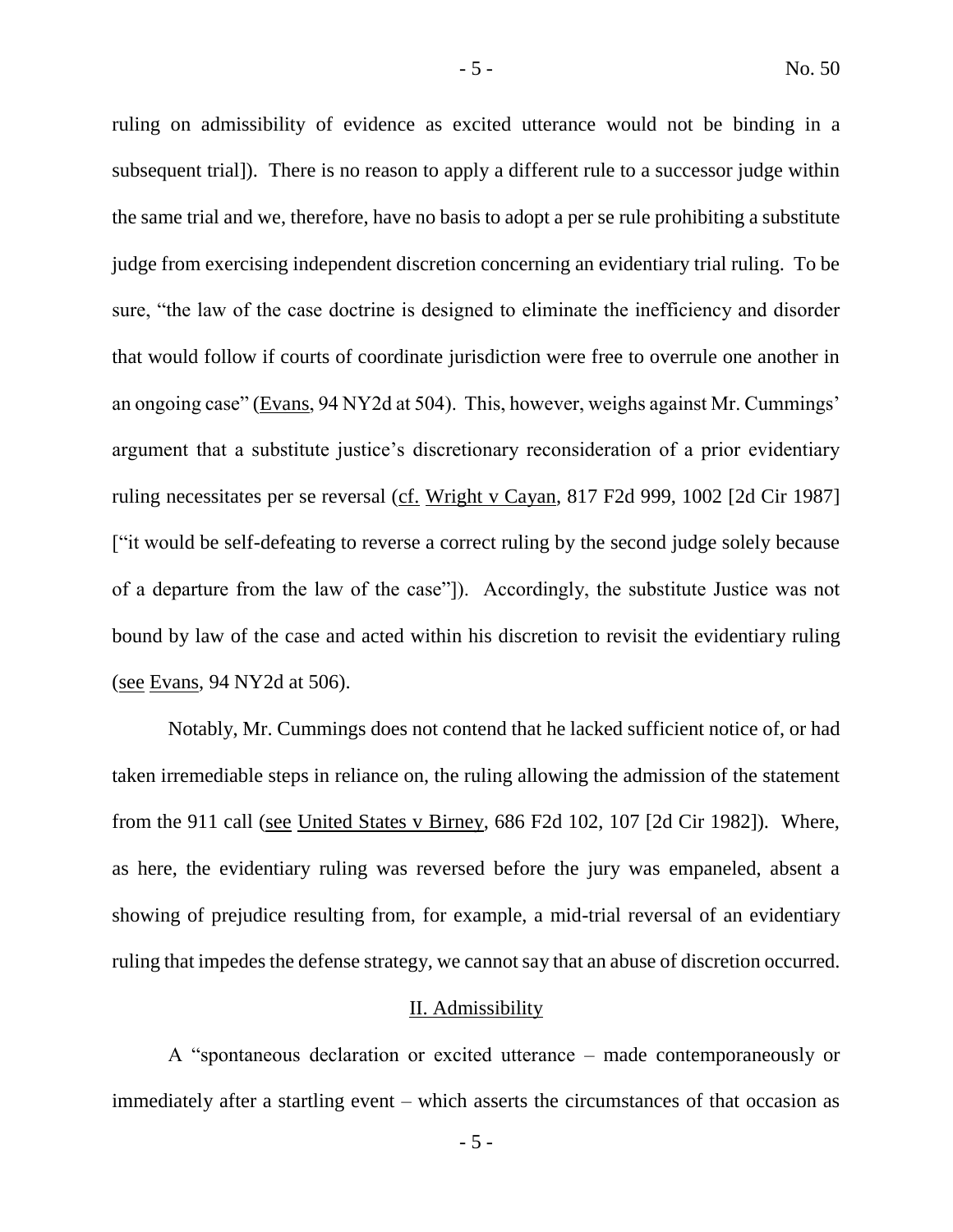observed by the declarant" is an exception to the prohibition on hearsay (People v Edwards, 47 NY2d 493, 496–497 [1979] [the declaration may be admitted into evidence "as expressing the true belief of the declarant as to the facts observed"]). "The admission of a hearsay statement under any exception deprives the defendant of the right to test the accuracy and trustworthiness of the statement by cross-examination" (People v Brown, 80 NY2d 729, 736 [1993]). Although hearsay, excited utterances may be admissible because, "as the impulsive and unreflecting responses of the declarant to the injury or other startling event, they possess a high degree of trustworthiness, and, as thus expressing the real tenor of said declarant's belief as to the facts *just observed by him*, may be received as testimony of those facts" (People v Caviness, 38 NY2d 227, 231 [1975] [emphasis added]). As we stated in People v Fratello: "To be sure, it must be inferable that the declarant had an opportunity to *observe personally* the event described in the [spontaneous] declaration" (92 NY2d 565, 571 [1998] [emphasis added]). Direct observation by the person making the excited utterance ensures that the declarant is in fact reacting to and "assert[ing] the circumstances of" the event causing the excitement (Edwards, 47 NY2d at 496).

The question presented is whether it is reasonably inferable from the circumstances that the unidentified speaker, heard in the background of the 911 call, personally observed the shooting. Both parties agree that this is a mixed question of law and fact, and thus, our inquiry is limited to whether there is record support for the admissibility ruling. There is none.

As we recognized in Fratello, "[i]n most instances, [the personal observation] requirement is satisfied self-evidently from the circumstances that the declarant was an

- 6 -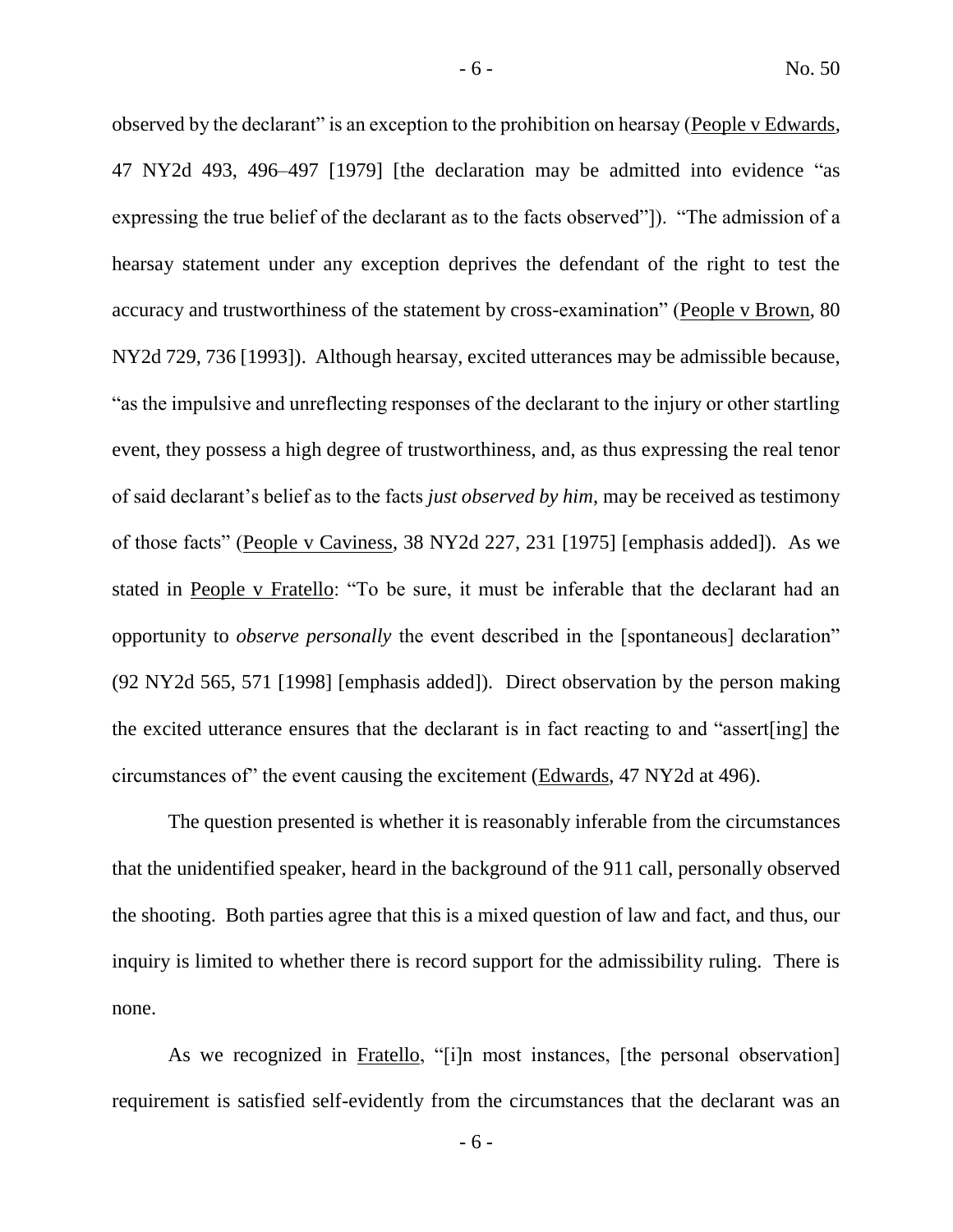actual participant in the event which is the subject of the declaration" (92 NY2d at 571). In Fratello, the declarant was the victim of a shooting, but the defendant challenged the admission of the victim's initial identification because the identification took place after "a nighttime attack during a high-speed car chase" (id.). We held it was reasonably inferable that the victim observed the shooter before identifying him as the defendant because the car chase occurred on a block with street lights, the victim was a close friend of the defendant, the victim accurately identified the type of car chasing him, and the victim testified that he observed one of the attackers in the rearview mirror sufficiently to describe his appearance.

Of course, the declarant need not be a victim or participant: bystander-declarants can make admissible excited utterances. For example, in People v Caviness, we held that a statement by a non-participant could be admitted as an excited utterance: "Assuming that the non-participant is shown to have had adequate opportunity to observe the event, there is no sound reason why his spontaneous exclamation should not be admitted, for the unexpected exciting event may just as effectively produce a natural and spontaneous declaration by a bystander as by a participant" (38 NY2d at 231-232). Under the circumstances present in that case – the "declarant's proximity to the occurrence, which furnished an adequate opportunity to observe, the professed shock, and the immediacy of the utterance following the event," as well as the fact that the declarant knew the shooter and victim, described what she saw when she testified at trial, and was subject to crossexamination – the excited utterance was admissible (id. at 232).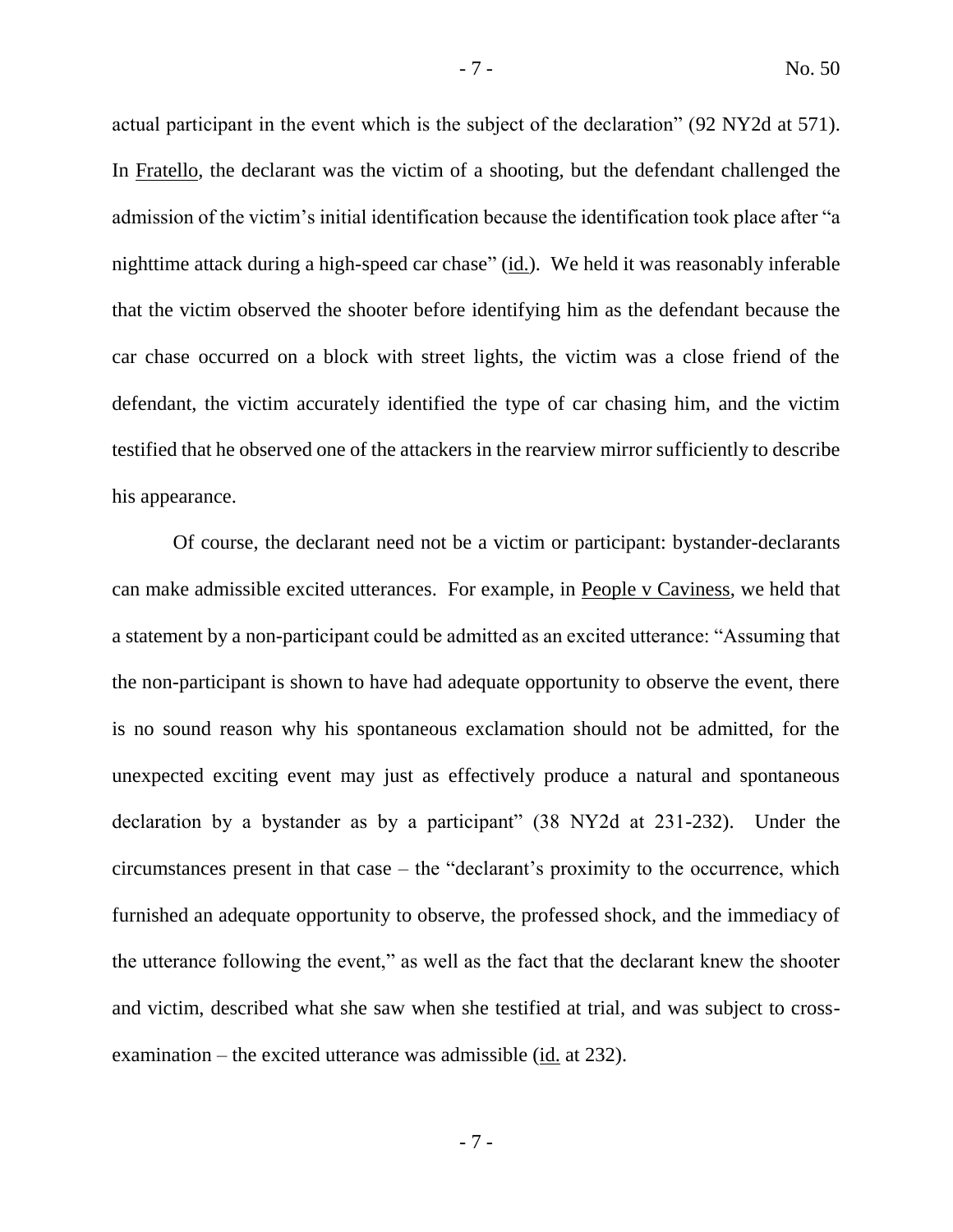In contrast to Fratello and Caviness, the declarant here is unidentified. The People are correct that lack of identification of the declarant does not make an excited utterance inadmissible per se, but facts must exist from which a reasonable trier of fact could infer that the declarant personally observed the incident. In People v Brown, we held that an unidentified declarant's statement on a 911 call was an admissible present-sense impression (80 NY2d at 737). There, the caller was relaying to the 911 dispatcher his continuous, real-time observations of a burglary in process, describing what the two burglars were wearing, where they were, and the apprehension of one while the other was located on the roof. Those details were corroborated by the statements of police officers (id. at 736-737). Similarly, in People v Coleman (16 AD3d 254, 791 [1st Dept 2005]), the Appellate Division permitted the admission of a statement made during a 911 call as both an excited utterance and a present-sense impression. In Coleman, the declarant was "describing an attack in progress against a man and a woman at a specified location" and "the 911 operator requested and obtained a description of the assailant." Here, unlike in Brown and Coleman, the declarant's bare conclusory statement contained no basis from which personal knowledge can reasonably be inferred. Moreover, to the extent the People argue that the fingerprint Mr. Cummings left on the minivan "strongly corroborated" the unidentified declarant's statement that "It was Twanek," we are unpersuaded. Such proof does not help us determine whether the declarant personally observed the shooting or was passing on hearsay several times removed.

The People rely heavily on the fact that the call was close in time to the shooting, arguing that "for the declarant to have exclaimed from that corner so quickly, he had to

- 8 -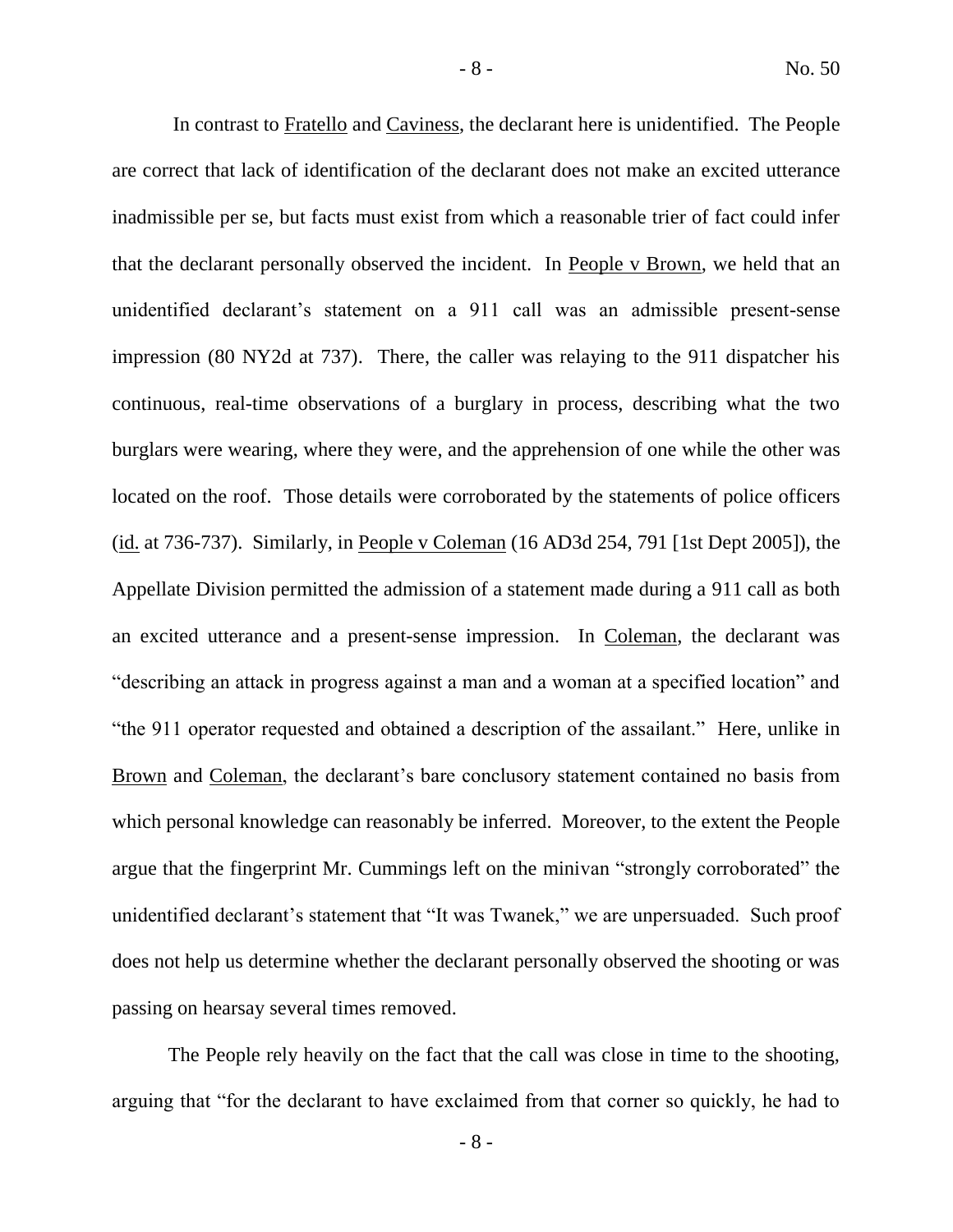have been either at the corner or extremely nearby when the shooting occurred." However, the video evidence shows that many people ran toward the site of the shooting just after the gunman turned the corner and entered the minivan. So, even if we accept the People's timeline,<sup>1</sup> numerous people arrived between the shooting and the statement on the call, and there is consequently no way to know whether the statement was made by someone who could see the assailant (who was wearing a hoodie, was not identifiable from the videos, and was not identified by the victims). Here, as the Supreme Court Justice who took ill concluded, there is "no way to know whether the declarant observed the incident first hand or whether someone else reported the facts to him and he was just parroting what he was told" (see Miller v Keating, 754 F2d 507, 512 [3d Cir 1985] ["The declarant might have been drawing a conclusion on the basis of what he saw as he approached the scene of the accident. He might have been hypothesizing or repeating what someone else had said."]). Because there is no evidence from which a reasonable inference can be drawn that the declarant personally observed the incident, admission of the statement heard in the background of the 911 call was error.

That error was not harmless. Here, the non-constitutional standard applies, because Mr. Cummings did not make a due process argument and concedes that the admission of the statement does not violate the Confrontation Clause. Under the non-constitutional standard, we ask whether proof of guilt was overwhelming, and whether there was no

 $\overline{a}$ 

<sup>&</sup>lt;sup>1</sup> The People repeatedly told Supreme Court that the 911 call was within three minutes of the shooting, with the call beginning at 2:32 PM, but eventually claimed that the call occurred at 2:29 PM.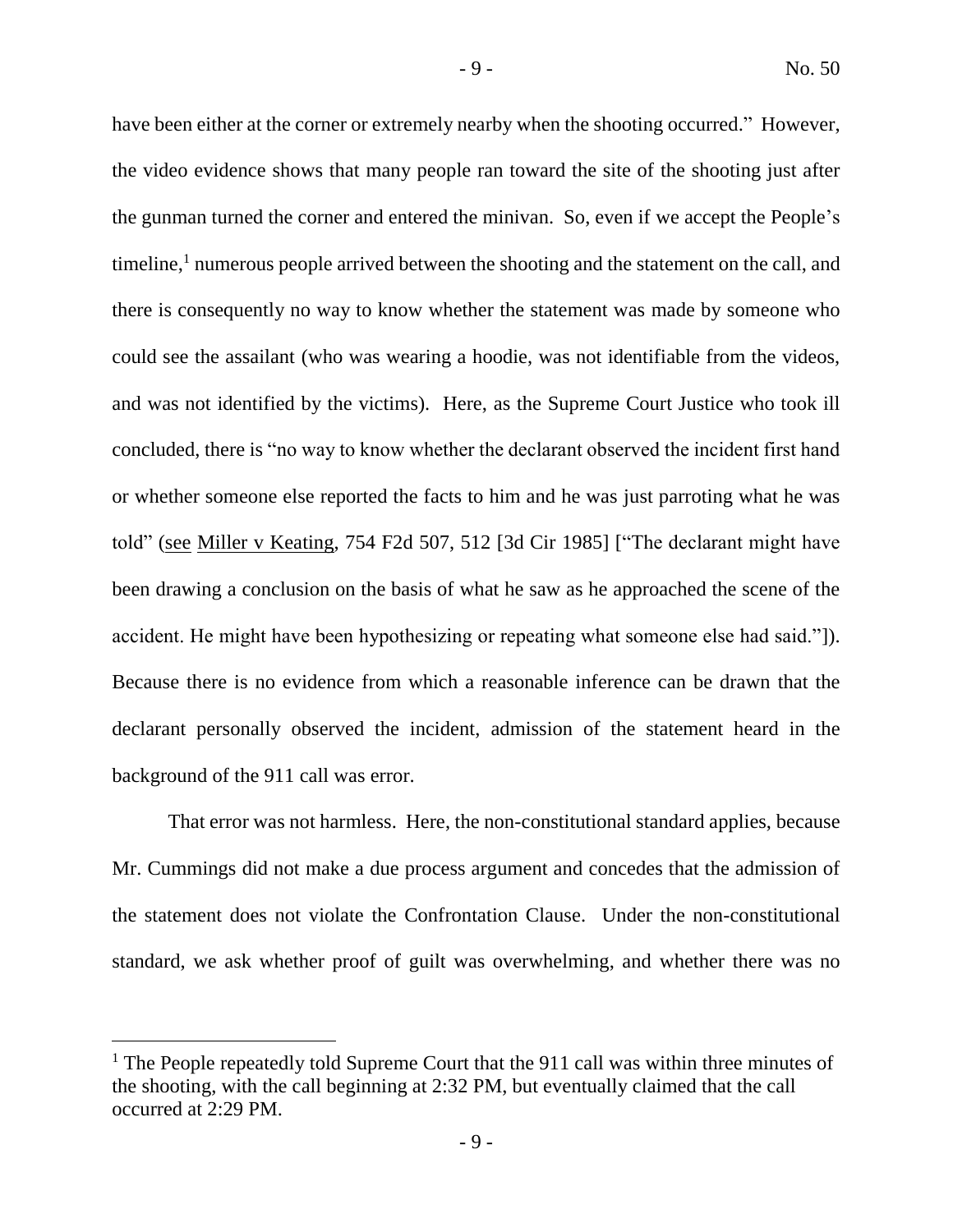significant probability that the jury would have acquitted had the proscribed evidence not been introduced (see People v Kello, 96 NY2d 740, 744 [2001]; People v Crimmins, 36 NY2d 230, 231 [1975]). That standard is not met here.

The People's remaining evidence is not nearly as strong without the statement from the 911 call. The circumstantial evidence centers around Mr. Cummings' fingerprint on the exterior of the car door, the cell phone records that may place him in the area, and his out-of-state travel shortly after the shooting, presented as consciousness of guilt. However, no one – victim or bystander – identified Mr. Cummings as the shooter, even though the victims gave a physical description. That fact distinguishes this case from People v Kello (96 NY2d 740 at 744). There, we held that wrongful admission of hearsay as a presentsense impression was harmless under the non-constitutional standard; however, in Kello, two eyewitnesses "unequivocal[ly]" identified the defendant, and thus, "at most, the tapes [recording the present-sense impression] weakly confirmed the two eyewitnesses' testimony" (id.). Here, the unidentified declarant's statement is the only identification evidence. The cell phone records are not precise as to location, and not determinative of criminality; in fact, the cell phone evidence indicates that Mr. Cummings called the driver at 2:36 PM, which the People admit would be inconsistent with Mr. Cummings' presence in the minivan unless the call was accidental. Those pieces of evidence together were not so powerful as to make the unidentified speaker's claim, "Yo, it was Twanek, man," unimportant.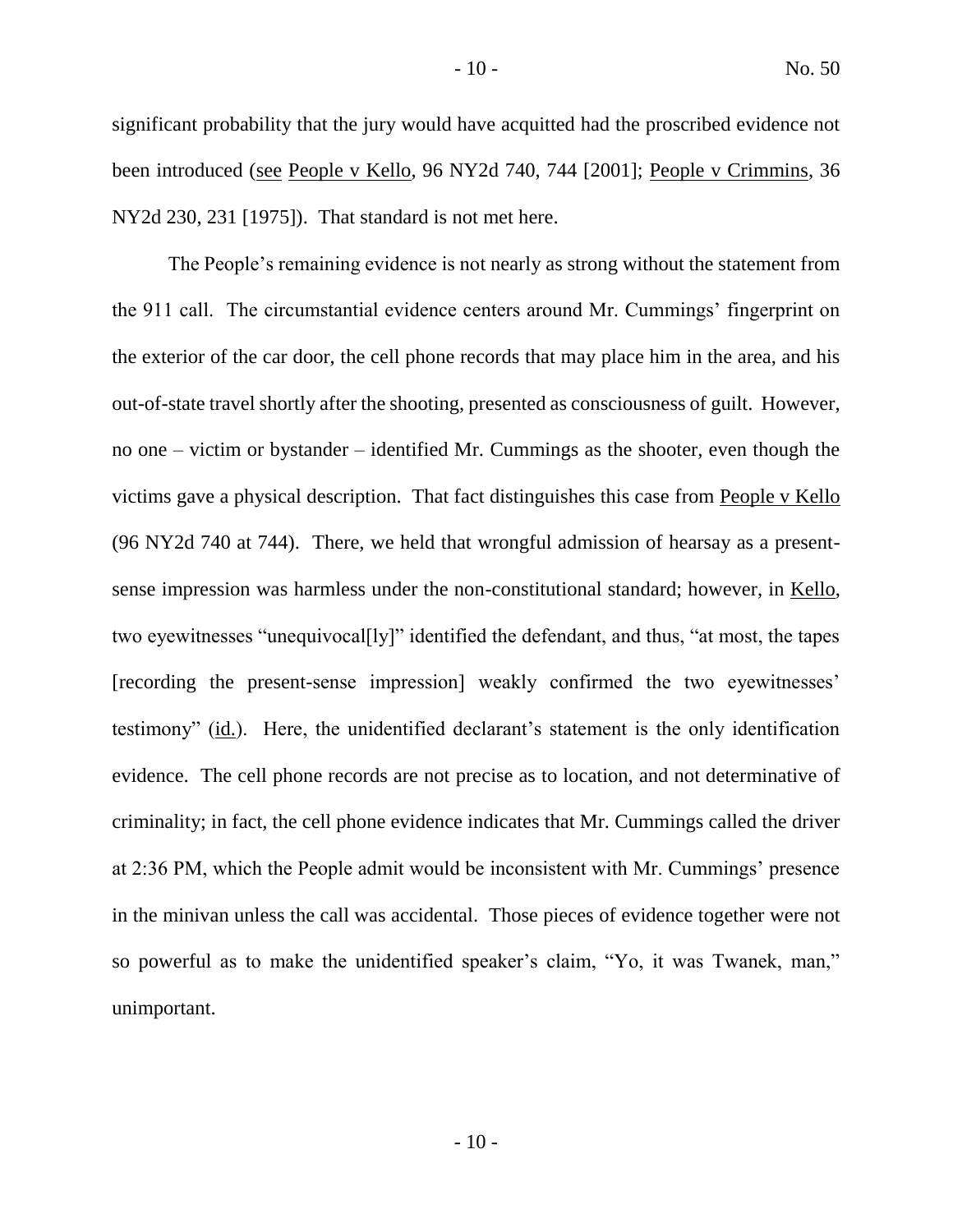The People's "heavy reliance" on the statement during summation underscores its

importance (People v Hardy, 4 NY3d 192, 199 [2005]). The People opened the summation

by playing the call, and saying:

"An individual's voice was captured in the recording you just heard in the 911 call, and it declared in that particular way it was Twanek, it was Twanek, on the heels of the shooting. Now, that person unequivocally identified the defendant; Twanek Cummings, to you by his very uncommon first name, more than once and emphatically right after the shooting, and his certainty and his sincerity was clear. After all, you heard it. It was captured in real time as it was said. This is on the scene, evidence of not only the identification of the defendant, Twanek Cummings, as the perpetrator of the shooting, but it's also direct evidence of how the statement was made and how the identification of the defendant was made right there on the street, precisely what was said and also exactly how it was said in the moment."

The People continued to reference the statement several times throughout summation to corroborate other evidence, and ended the summation by playing the call a final time. Based on the evidence presented at trial, there was a "significant probability" that "had it not been for the error[] which occurred, this jury or a third would have acquitted the defendant" (Crimmins, 36 NY2d at 231).

Accordingly, the order of the Appellate Division should be reversed and a new trial ordered.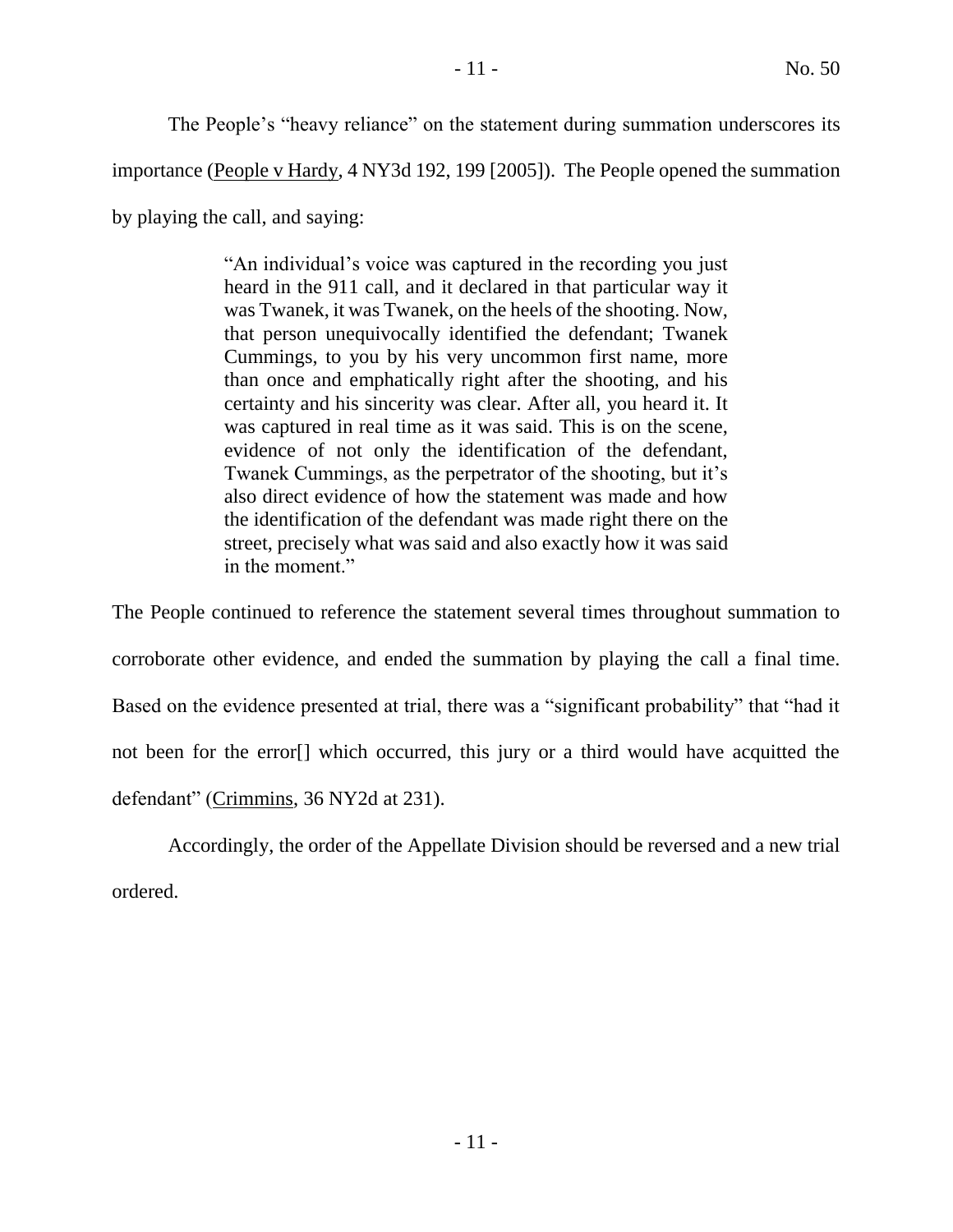People v Twanek Cummings

No. 50

RIVERA, J. (concurring):

Defendant Twanek Cummings appeals his conviction on the basis that the trial court erroneously admitted a 911 call under the excited utterance exception to the hearsay rule. The justification for this exception, while longstanding, warrants serious reconsideration.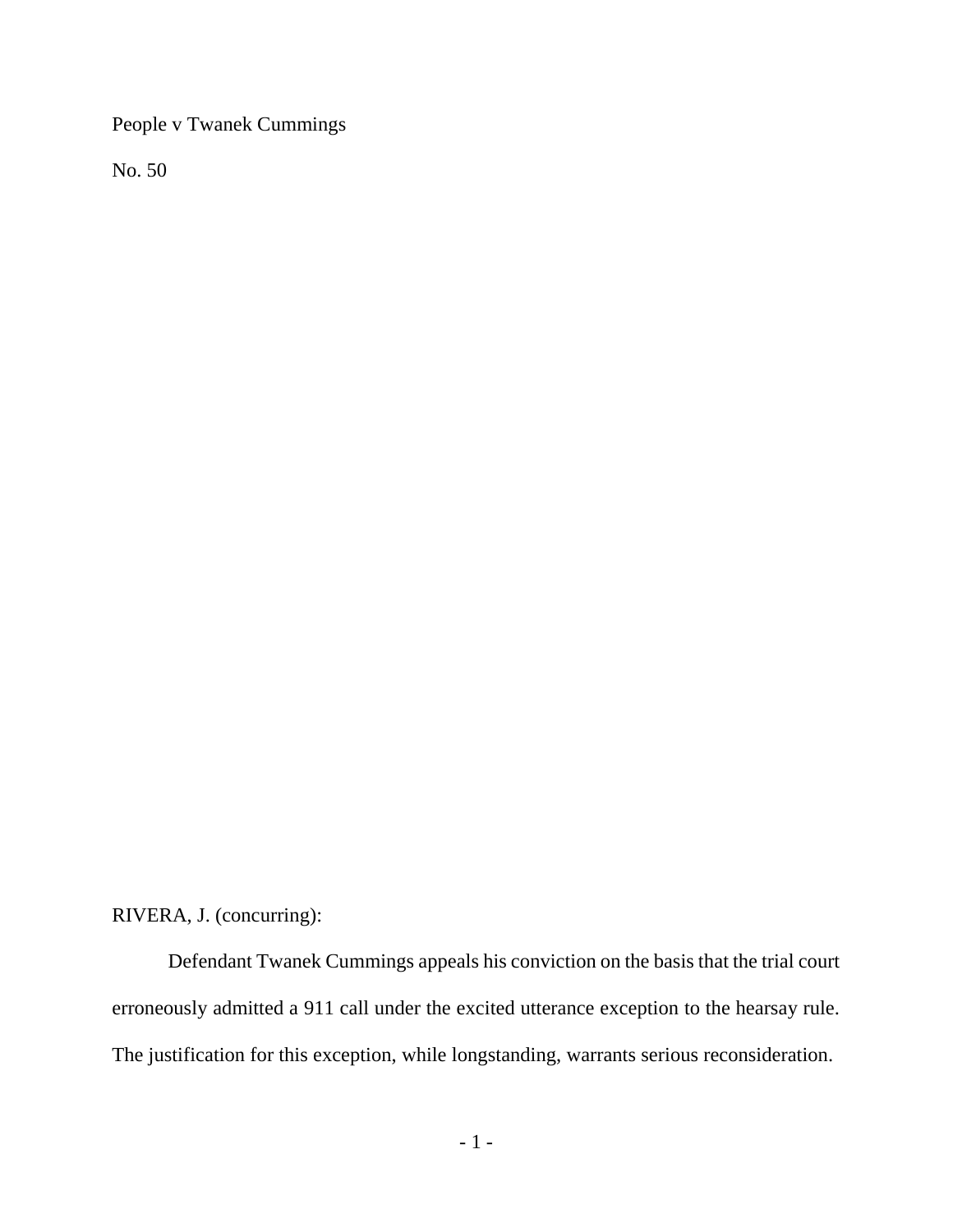"Excited utterances," statements "made contemporaneously or immediately after a startling event which affected or was observed by the declarant, and relate to the event," are an exception to federal and State evidentiary rules against hearsay (see People v Nieves, 67 NY2d 125, 135 [1986]; People v Fratello, 92 NY2d 565 [1998]). "The essential element of the exception is that the declarant spoke while under the stress or influence of the excitement caused by the event, so that [their] reflective capacity was stilled" (id. at 135). The exception's rationale posits that when a "declarant is exposed to a startling or upsetting event that is sufficiently powerful to render [their] normal reflective processes inoperative" (People v Cantave, 21 NY3d 374, 381 [2013] [internal quotation marks and citation omitted]), the resulting statement could "not [be] the product of studied reflection and[/or] possible fabrication" (People v Johnson, 1 NY3d 302, 306 [2003]). "The spontaneity of the declaration guarantees its trustworthiness and reliability" (Cantave, 21 NY3d at 381).

Legal scholars and jurists have questioned the continued vitality of this exception, in light of advances in psychology and neuroscience that demonstrate an individual's inability to accurately recall facts when experiencing trauma, and, in turn, to create falsehoods immediately. For example, the Seventh Circuit has stated that, "as with much of the folk psychology of evidence, it is difficult to take this rationale [that immediacy negates the likelihood of fabrication] entirely seriously, since people are entirely capable of spontaneous lies in emotional circumstances. Old and new studies agree that less than one second is required to fabricate a lie" (*Lust v Sealy, Inc.,* 383 F3d 580, 588 [7th Cir 2004] [quotation marks and citation omitted]). Circuit Judge Posner has explained pointedly the weak foundation for this exception: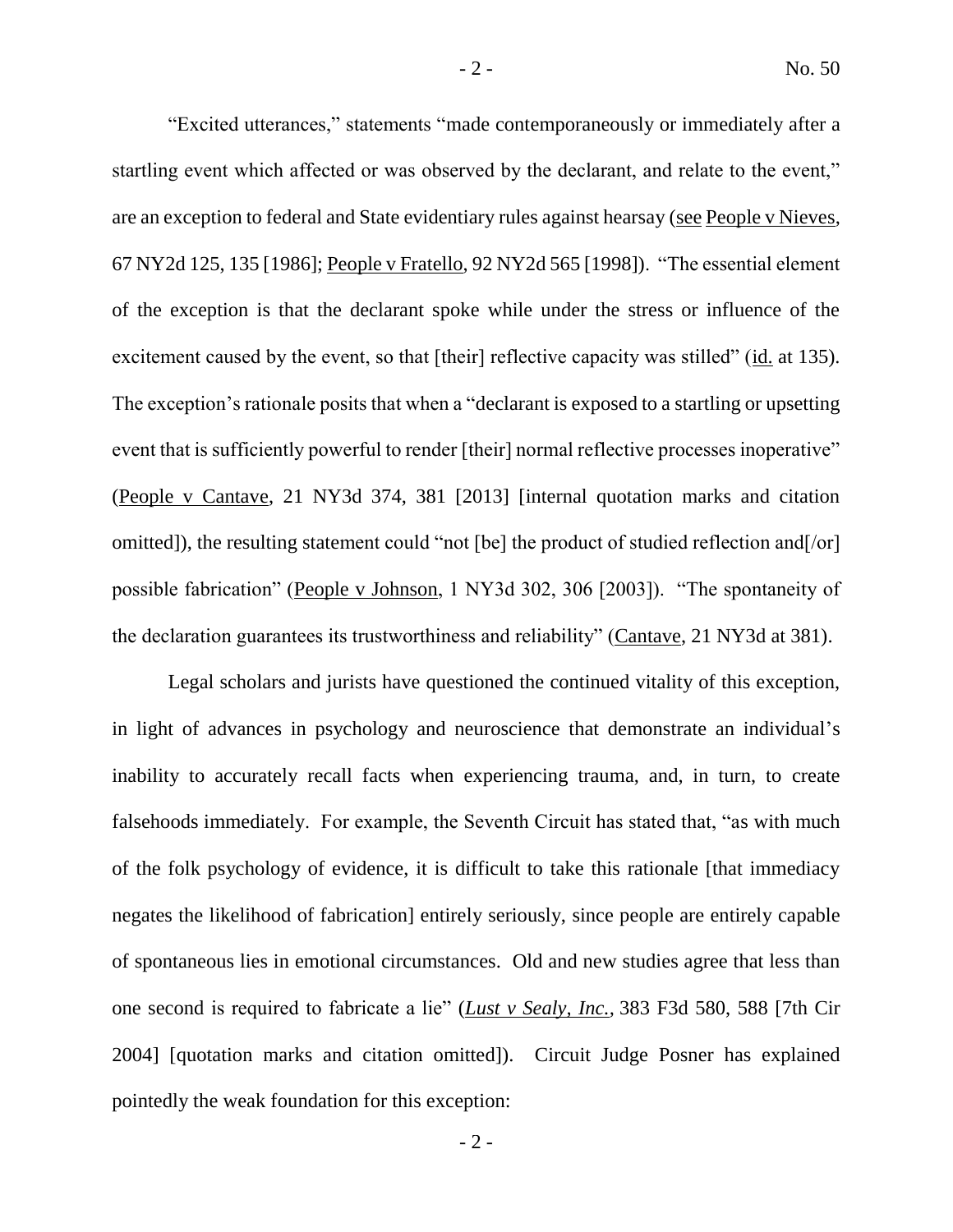"The [Federal Rules of Evidence] Advisory Committee Notes provide an even less convincing justification for . . . the 'excited utterance' rule. The proffered justification is 'simply that circumstances *may* produce a condition of excitement which temporarily stills the capacity of reflection and produces utterances free of *conscious* fabrication.' The two words I've italicized drain the attempted justification of any content. And even if a person is so excited by something that [they] lose[] the capacity for reflection (which doubtless does happen), how can there be any confidence that [their] unreflective utterance, provoked by excitement, is reliable? . . . As pointed out in the passage that the majority opinion quotes from the McCormick treatise, 'The entire basis for the [excited utterance] exception may . . . be questioned. While psychologists would probably concede that excitement minimizes the possibility of reflective self-interest influencing the declarant's statements, they have questioned whether this might be outweighed by the distorting effect of shock and excitement upon the declarant's observation and judgement.' The Advisory Committee Notes go on to say that while the excited utterance exception has been criticized, 'it finds support in cases without number.' I find that less than reassuring. Like the exception for present sense impressions, the exception for excited utterances rests on no firmer ground than judicial habit, in turn reflecting judicial incuriosity and reluctance to reconsider ancient dogmas"

(United States v Boyce, 742 F3d 792, 801-02 [7th Cir 2014] [Posner, J. concurring]

[emphasis in original] [internal citations omitted]; see also Steven Baicker-McKee, The Excited Utterance Paradox, 41 Seattle U L Rev 111, 114 [2017] ["Psychological studies suggest that stressful events trigger the 'flight-or-flight' response, and that deceptive statements are not only possible, they can be a natural component . . . . A traumatic event dramatically increases cognitive load, leading to perception deficits and distortions. Thus, excited witness perceptions tend to be unreliable for many reasons"]; Melissa Hamilton, The Reliability of Assault Victims' Immediate Accounts: Evidence from Trauma Studies, 26 Stan L & Pol'y Rev 269, 304 [2015] ["Evidence law's entrenchment in a precedential schematic relying upon longstanding tradition as proving any rule's validity is unfortunate in light of advances in scientific knowledge concerning human